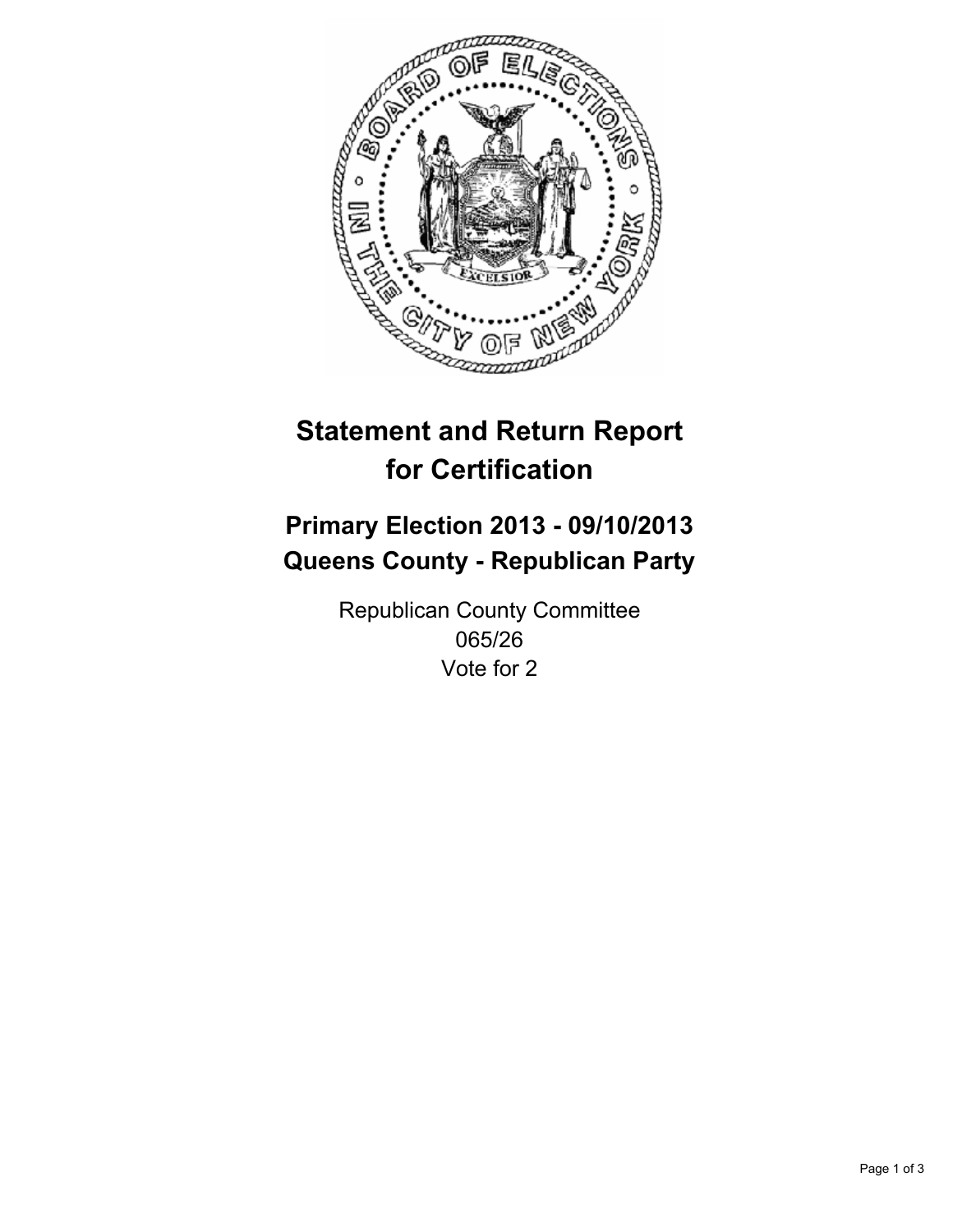

## **Assembly District 26**

| ABSENTEE/MILITARY<br><b>FEDERAL</b><br>SPECIAL PRESIDENTIAL<br><b>AFFIDAVIT</b><br><b>JEAN M. MCGEE</b><br><b>JOHN J. MCCANN</b><br><b>JOHN SPITZER</b><br>PATRICIA DELANEY<br><b>Total Votes</b> | <b>EMERGENCY</b> | 0        |
|---------------------------------------------------------------------------------------------------------------------------------------------------------------------------------------------------|------------------|----------|
|                                                                                                                                                                                                   |                  | 4        |
|                                                                                                                                                                                                   |                  | 0        |
|                                                                                                                                                                                                   |                  | 0        |
|                                                                                                                                                                                                   |                  | $\Omega$ |
|                                                                                                                                                                                                   |                  | 12       |
|                                                                                                                                                                                                   |                  | 10       |
|                                                                                                                                                                                                   |                  | 11       |
|                                                                                                                                                                                                   |                  | 3        |
|                                                                                                                                                                                                   |                  | 36       |